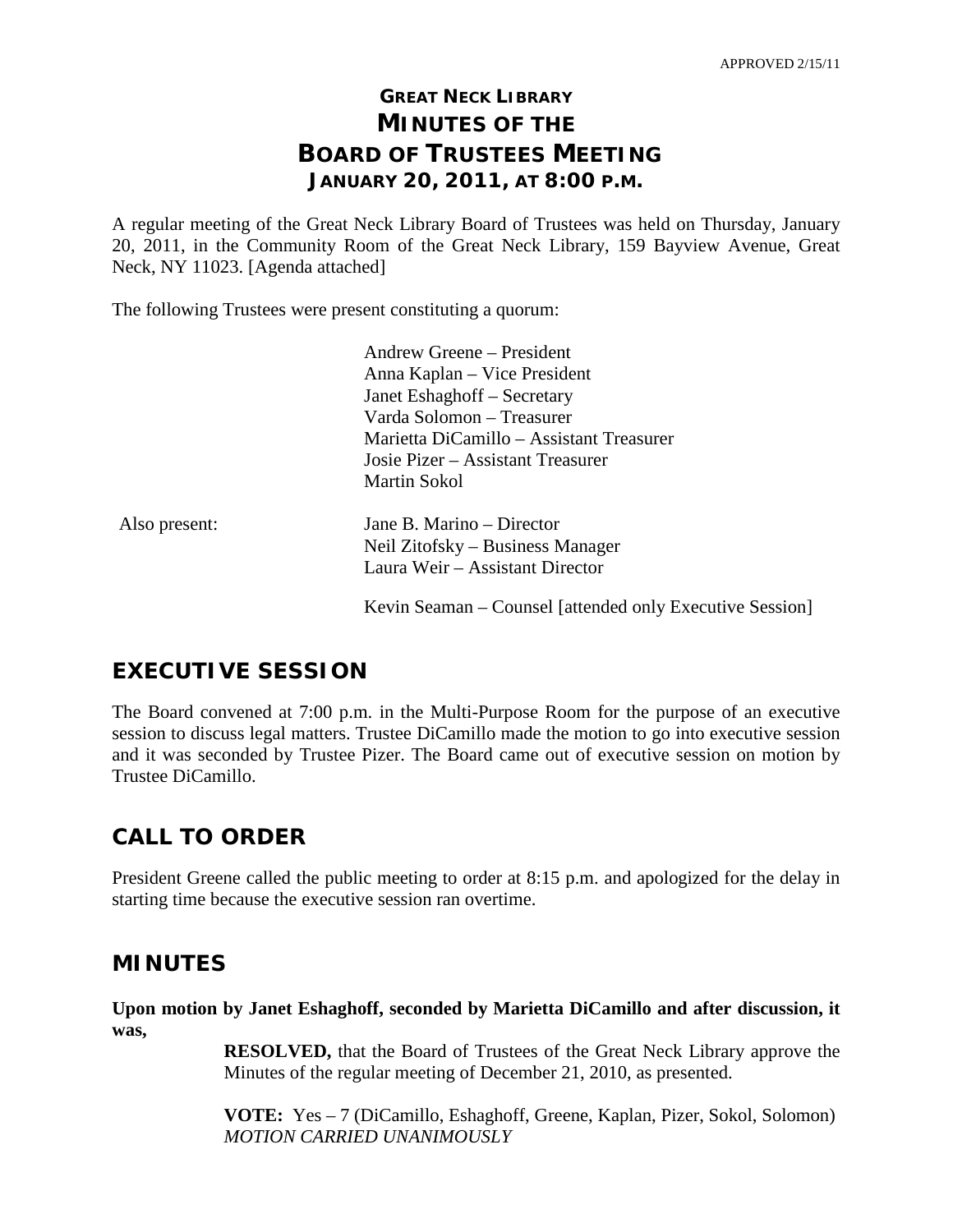### **TREASURER'S REPORT – PERSONNEL CHANGES**

Trustee Pizer reminded the Board that at the December Board meeting it was agreed that effective with tonight's meeting the reading of the Treasurer's Report would be waived. Therefore, the resolution was amended so as not to read and vote separately for each motion but to vote collectively for all four reports.

\_\_\_\_\_\_\_\_\_\_\_\_\_\_\_\_\_\_\_\_\_\_\_\_\_\_\_\_\_\_\_\_\_\_\_\_\_\_\_\_\_\_\_\_\_\_\_\_\_\_\_\_\_\_\_\_\_\_\_\_\_\_\_\_\_\_\_\_\_\_\_\_\_\_\_\_\_\_\_\_\_\_\_\_\_\_\_\_\_\_\_\_\_

#### **Upon motion by Varda Solomon, seconded by Marietta DiCamillo, and after discussion, it was,**

**RESOLVED,** that the Board of Trustees of the Great Neck Library accept:

- Treasurer's Report of January 20, 2011.
- Warrant dated December 18, 2010 through January 14, 2011 for Paid checks – 0029134 through 0029139, 0029176 through 0029182, 1106, 42203 through  $42209$ , and  $42211$  through  $42221$  and To-Be-Paid Checks  $-42210$ through 42222 through 42350, the sums set against their respective names, amounting in the aggregate to \$269,693.17.
- Payroll Warrants for pay dates December 2, December 16, and December 30, 2010 in the amounts of \$166,739.99, \$169,959.35 and \$178,517.91 respectively for a total of \$515,217.25.
- Personnel Changes of December 18, 2010 through January 14, 2011.

#### *Public Comment: Ralene Adler*

**VOTE:** Yes – 7 (DiCamillo, Eshaghoff, Greene, Kaplan, Pizer, Sokol, Solomon) *MOTION CARRIED UNANIMOUSLY*

### **REPORTS**

Below is the text of the written reports:

#### **Finance Committee Meeting**

The Finance Committee met on Tuesday, January 18, 2011, at 7:30 p.m. in the Multi-Purpose Room.

In Attendance: Varda Solomon, Chair; Marietta DiCamillo, Trustee, Josie Pizer, Trustee; Jane Marino, Library Director; and Neil Zitofsky, Business Manager. Absent with notice: Laura Weir, Library Assistant Director; Andrew Greene, Library Board President.

Chair Varda Solomon called the meeting to order at 7:35 p.m.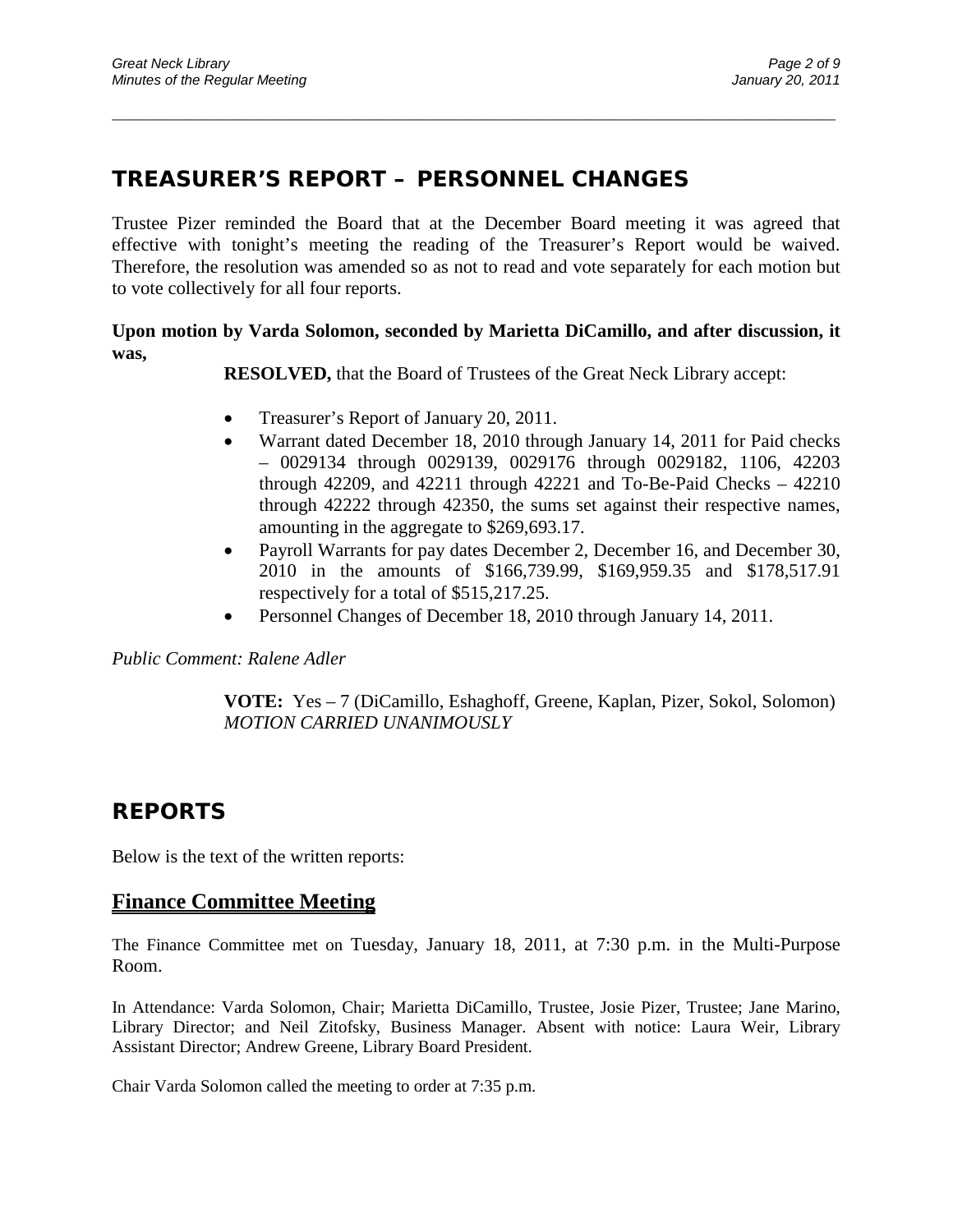Old Business – Financial Controls. The committee reviewed a document they had been drafting which would enumerate the controls for any contracts between a vendor for any large project, such as the building project, and the Library. They felt this was especially important for service contracts where it is harder to evaluate the deliverables. The committee made a few more changes to the document and asked Director Jane Marino to incorporate those changes. A draft of that document will be distributed to the Board at its January 20<sup>th</sup> meeting for review in the hope that it could be included on the February Board agenda for approval by the full Board.

\_\_\_\_\_\_\_\_\_\_\_\_\_\_\_\_\_\_\_\_\_\_\_\_\_\_\_\_\_\_\_\_\_\_\_\_\_\_\_\_\_\_\_\_\_\_\_\_\_\_\_\_\_\_\_\_\_\_\_\_\_\_\_\_\_\_\_\_\_\_\_\_\_\_\_\_\_\_\_\_\_\_\_\_\_\_\_\_\_\_\_\_\_

Trustee Solomon asked for a report on the performance of the plowing company during the two major snowfalls of December and January. The Director and the Business Manager reported that the company did an excellent job on both snowfalls and was very prompt and responsive.

Regular Activities**.** The warrant was reviewed. The committee asked about certain charges by a variety of vendors and the Director and the Business Manager addressed their questions. One question arose about charges on the American Express bill on which both the Director and Business Manager promised to follow through and get an answer.

The committee also discussed the manner in which travel and meetings were tracked and how to track local meetings, in-house meetings and conferences. The committee asked the Business Manager to reactivate a line not recently in use in order to divide local meetings from conferences, i.e. those that required a registration fee. The two lines will be Local Meetings and Conferences. Trustee Solomon noted that this was an excellent time of the year to discuss such issues because we will start working on the new budget next month.

Trustee DiCamillo also asked about the library's audit which Mr. Zitofsky stated has begun. She and the rest of the committee asked that it be completed before discussion of the next year's budget begins by the Board so they have actual, audited figures from which to plan 2012's budget.

Chair Solomon asked about the manner in which charges are made to the restricted funds and the Business Manager promised to write something up for the committee to explain the process.

The committee also asked about the analysis of the telephone bill. Although the items charged to Verizon have been done properly, the anticipated charges in the Verizon bill are higher than originally estimated. A May 2009 spreadsheet forecasted a total 2010 communications charge of \$62,400, including both Internet Service Provider and Telephone. The actual 2010 charges are \$77,066. Although the ISP charges were less than budgeted, the Verizon telephone charges were a great deal higher than anticipated. Although we now have considerably faster internet service and connectivity (1.5 mb of bandwith vs. 50 mb of bandwith), and we no longer have the dropped connections that plagued the Library in 2008, the price is higher than anticipated or budgeted. [End of Report]

Update: The proposed Financial Guidelines for Vendors conducting business with the Great Neck Library were reviewed. Committee Chair Solomon was thanked for working so hard on this document which will be placed on the agenda for the February Board of Trustees meeting.

*Public Comment: Ralene Adler, Dan Nachmanoff*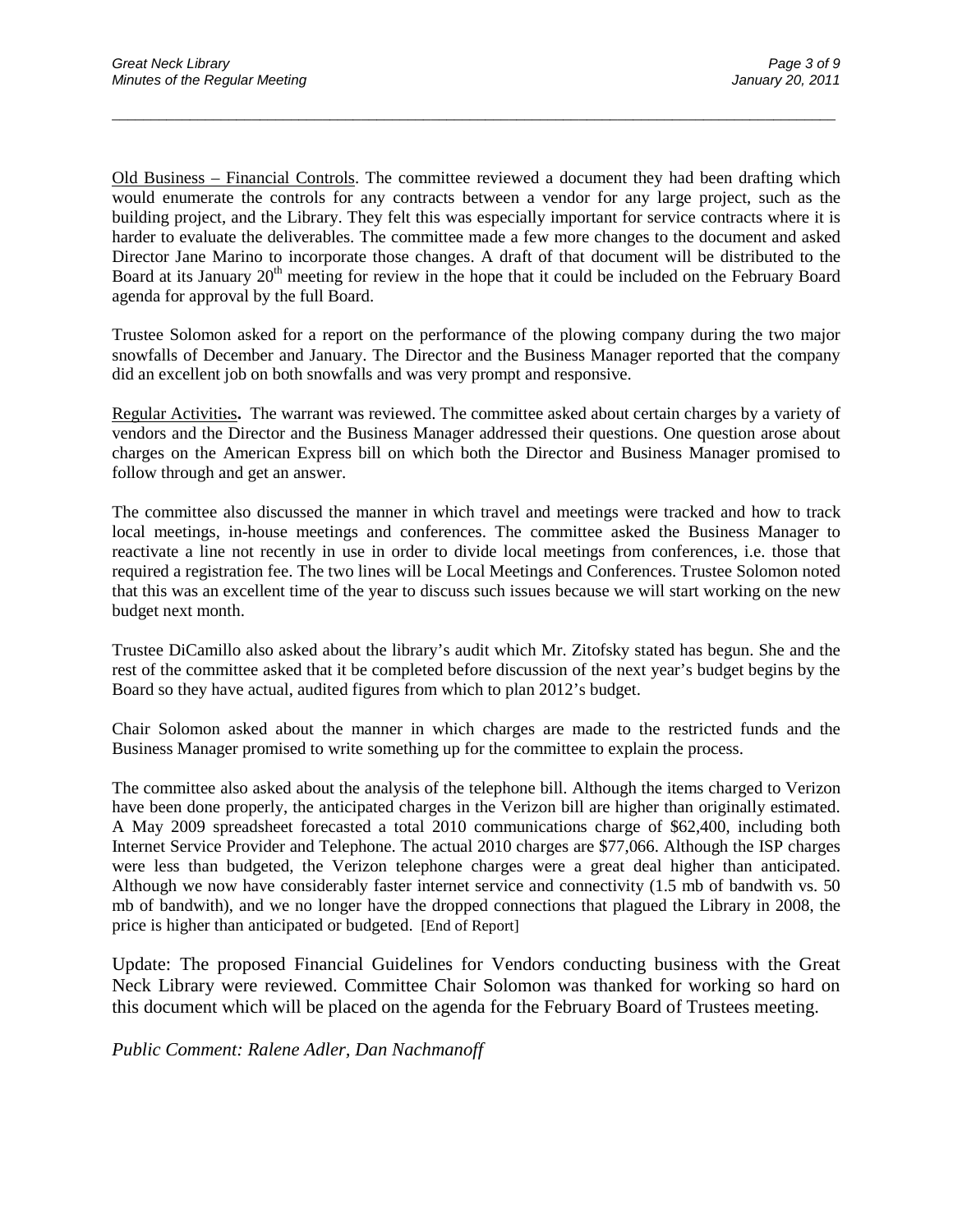### **Assistant Director**

Library e-book circulation has increased steadily all year, especially during the holiday period. For the month of December 2010 Great Neck Library downloads of e-audiobooks was 180 and download of ebooks was 219, compared to 137 and 28 respectively for the December 2009 period. It is interesting that the e-book activity has overtaken e-audiobook activity in the short time we offered the service. Countywide, download of e-books to iphone, ipad and Android devices on the Nassau Digital Doorway website rose to 450 on Christmas Day, and even higher to 578 on December 26. Downloads on December 27, a snow day where most libraries were closed numbered 435. There were 766 new registrations added to the Nassau Digital Doorway service from December  $20<sup>th</sup>$  to December 28, 2010.

\_\_\_\_\_\_\_\_\_\_\_\_\_\_\_\_\_\_\_\_\_\_\_\_\_\_\_\_\_\_\_\_\_\_\_\_\_\_\_\_\_\_\_\_\_\_\_\_\_\_\_\_\_\_\_\_\_\_\_\_\_\_\_\_\_\_\_\_\_\_\_\_\_\_\_\_\_\_\_\_\_\_\_\_\_\_\_\_\_\_\_\_\_

Books Sales: The Main Library's on-going used materials sale, including books and audiovisual items, generated just under \$7,300 for the year 2010, compared to \$6,155 in 2009. The Parkville branch had total sales of \$1,045 for used materials in 2010. Our shipments of library discards to Better World Books generated an additional \$1,006 for the library and \$335 for our non-profit literacy partner Worldfund, an organization dedicated to supporting educational initiatives in Latin America.

Collection Service: As of December 31, 2010 the Great Neck Library had submitted \$44,413 in delinquent accounts to our collections management service Unique Management and have realized \$22,202 in monies and returned materials. This is a 50% return, far greater than Unique Management had predicted.

Projects in Technical Services: Oversized books: In order to clear out space in the front of the Main Library to make room for a Self Check station, the Reference Department had been examining a collection of mostly oversized books called the "Office Collection" with the purpose of weeding out old or duplicate titles and moving the books we intend to keep back into the library's regular collections. Parttime cataloger Marlene Wiercx has been examining the old, often scant bibliographic records of the books we intend to keep with an eye towards updating and enhancing the cataloging information on the bibliographic record, creating additional subject headings for better access to information within the book.

Musical Scores: Within the bibliographic record of books of musical scores, we are adding all the songs listed in the Table of Contents. This will allow key word access to all the songs in the Library's collection.

Children's Historical Collection: Children's Librarians are identifying "storage books" and important books in their regular collection to place in a new Children's Historical Collection. The Library catalogers are re-cataloging these books, making sure that the bibliographic record reflects the exact edition, publication date, illustrator, etc., of the book in hand.

### **Library Director**

Personnel: I would like to extend my sincere thanks to the Maintenance Department for their outstanding work in clearing the sidewalks and stairs in the face of snow that was up to their knees. Despite the high amounts of snow and the high winds, we were able to open on Tuesday, on time, with the usual business being done, including deliveries to the branches and all previously scheduled programs.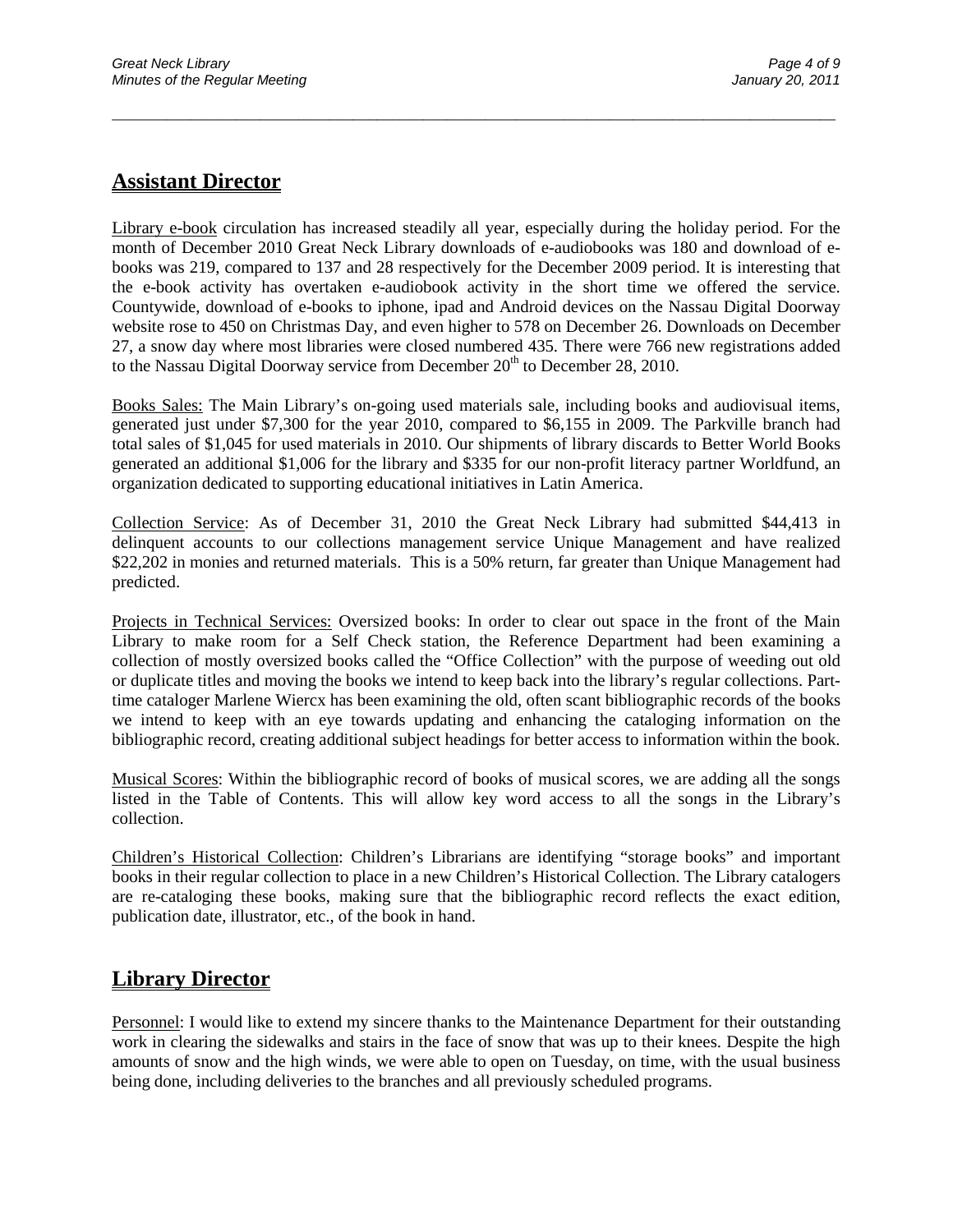The Computer Department and Janet Fine also are due a big thank you for securing and setting up Dialmycalls.com, which is an internet service that allows the library to do a blast phone call to all staff alerting them to any changes in hours or any emergency that might arise. For a fairly nominal per-call charge, we were able to send out phone calls to all staff on Monday, December 27 by 7:00 a.m. alerting them that the library would be closed.

\_\_\_\_\_\_\_\_\_\_\_\_\_\_\_\_\_\_\_\_\_\_\_\_\_\_\_\_\_\_\_\_\_\_\_\_\_\_\_\_\_\_\_\_\_\_\_\_\_\_\_\_\_\_\_\_\_\_\_\_\_\_\_\_\_\_\_\_\_\_\_\_\_\_\_\_\_\_\_\_\_\_\_\_\_\_\_\_\_\_\_\_\_

Meetings and Programs: Our very successful Authors @ GNL continued into 2011 with a remarkable panel discussion with five women who grew up in Great Neck, who are all Levels alumnae and who all are successful writers. Beth Fertig, an author and the education reporter for WNYC; Nina Sonenberg, a writer, book reviewer and communications director for Project GRAD Long Island; E. Amato, a poet and screen writer; Jill Hamburg Coplan, a freelance editor and professor of Journalism at NYU; and Carolyn Raship, a writer, blogger and children's book illustrator all talked about their writing and working process. They discussed their current and planned projects. But mostly they talked about Great Neck Library and Levels and what a profound influence it had on them. It truly made them the women they are today by teaching them what is still taught at Levels: responsibility and leadership through the arts. My profound thanks to Jonathan Aubrey, who was the driving force behind this program. He had the idea to bring these women together and worked for several months to bring it to life.

We look forward to programs in February, March and April the committee has planned and on which they are currently working.

Building Issues: We have had some power issues in the last couple of months which led to one of the electrical panels being replaced in the lower level. I hope that will be the end of that problem. [Electrical panel in the projection booth was replaced on January  $17<sup>th</sup>$  when the Library was closed for Martin Luther King's Day.]

Items of Note: Newsday recently had an article (January  $5<sup>th</sup>$  edition) that had a chart showing the enrollment changes in Long Island public school districts over the past five years. I'm attaching it here for your information. As you can see, Great Neck schools went from 6,036 in 2004-2005 to 6,319 in 2009- 2010. That is a 4.69% increase which is not huge but it is significant in comparison to many other school districts that show a decrease in enrollment. Overall, the Nassau Schools showed a 2.64% drop in enrollment, with a decrease of 3% for Long Island as a whole. [End of Report}

In addition to her written report, the Director:

- Provided a corrected copy of the Circulation statistics. She thanked Circulation Department staff Nicholas Camastro for making the corrections.
- Reported that the Library was closed on December  $27<sup>th</sup>$  and January  $12<sup>th</sup>$  because of the snow.
- Apprised the Trustees of information she provided for them in their packets snapshot of electronic resources savings through NLS as well as a listing of benefits received on a yearly basis from NLS.

Trustee DiCamillo inquired where the e-books were recorded in the statistics. The Director promised to let her have the numbers. The monthly statistics will subsequently have a line dedicated to e-books.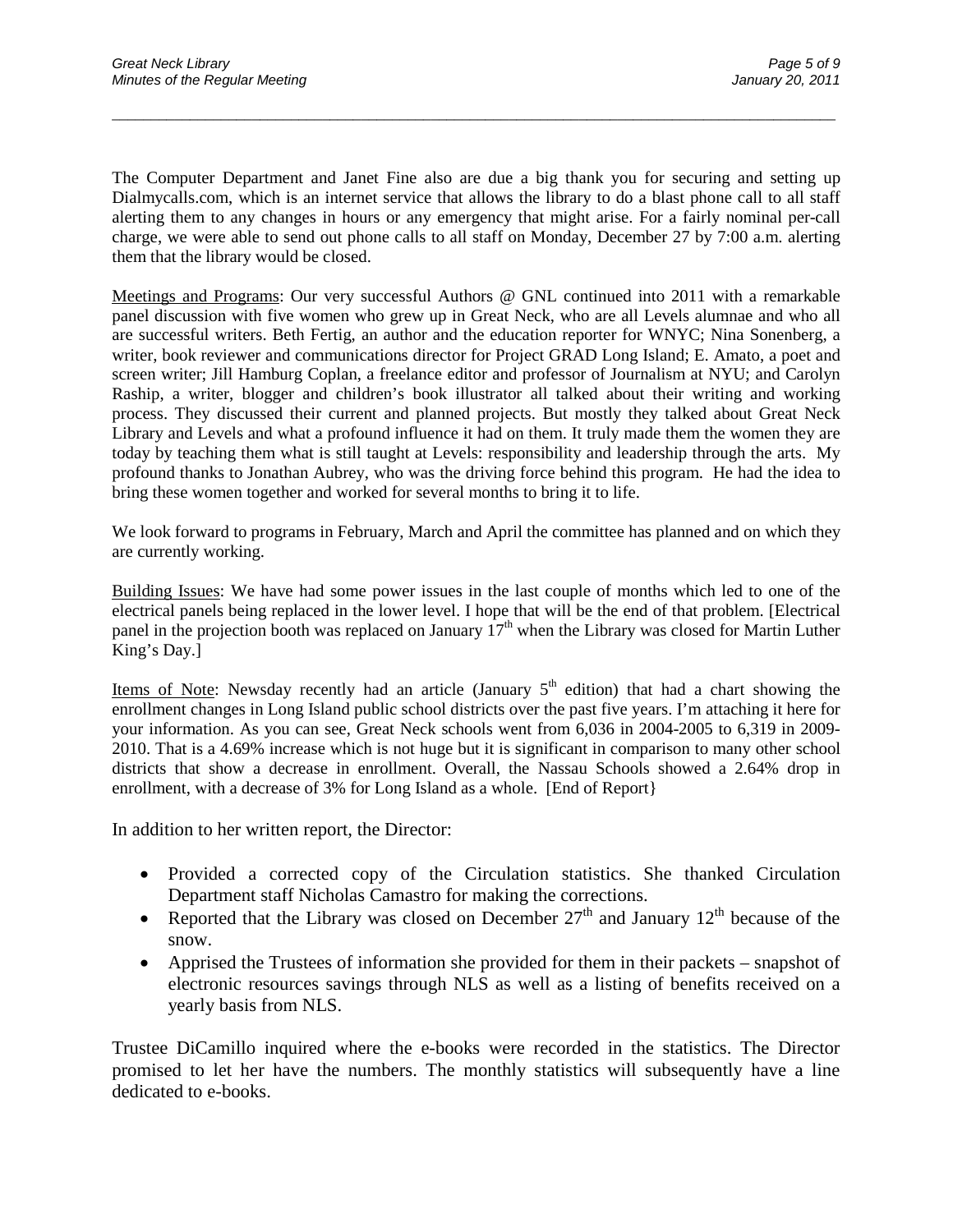Trustee Pizer had some suggestions:

• She would like to see SAT classes offered at all the branches. The Director promised to look into extending this to the Station Branch.

\_\_\_\_\_\_\_\_\_\_\_\_\_\_\_\_\_\_\_\_\_\_\_\_\_\_\_\_\_\_\_\_\_\_\_\_\_\_\_\_\_\_\_\_\_\_\_\_\_\_\_\_\_\_\_\_\_\_\_\_\_\_\_\_\_\_\_\_\_\_\_\_\_\_\_\_\_\_\_\_\_\_\_\_\_\_\_\_\_\_\_\_\_

- Possibility of exploring the installation of automatic door opener on the outside front doors on the main level of the atrium at the Gardens at Great Neck to accommodate the physically challenged. The Director had already spoken to the landlord and his response was that according to ADA law, he was not required to make those doors ADA compliant. She asked him to bring it back to the building department for their consideration but she has not heard from him as yet. Pam Marksheid offered that this is something that the Village of Great Neck Plaza could assist with. She will bring this to the attention of their Board of Trustees.
- Simplifying the online reserves request process for library material. The Director will follow up with the Department Head responsible for reserves.

Trustee DiCamillo requested from Ralene Adler a copy of the FOIL application that the Nassau Library System had denied her. The FOIL addressed information on budget, job positions and associated salaries, retiree costs and compensation, healthcare benefits, and salaries of current employees with their fringe benefits.

*Public Comment: Nicholas Camastro, Ralene Adler*

# **OLD BUSINESS**

### **Nepotism Policy – 3rd Reading**

**Upon motion by Josie Pizer and seconded by Marietta DiCamillo and after discussion, it was,**

> **RESOLVED,** that the Great Neck Library Board of Trustees adopt the Nepotism Policy set forth below and incorporate it into the Board Policy Manual by adding a new section 500-95:

> "The purpose of the anti-nepotism policy is to promote fairness, impartiality and equal opportunity for all Great Neck Library employees. The anti-nepotism policy strives to pre-empt favoritism or the perception of favoritism to the extent such is not within the best interests of the Library or its personnel. Further this policy seeks to avoid the potential for (or actual) emotional interference with job performance that might stem from familial relationships that exist at the Library. The anti-nepotism policy applies to all employees.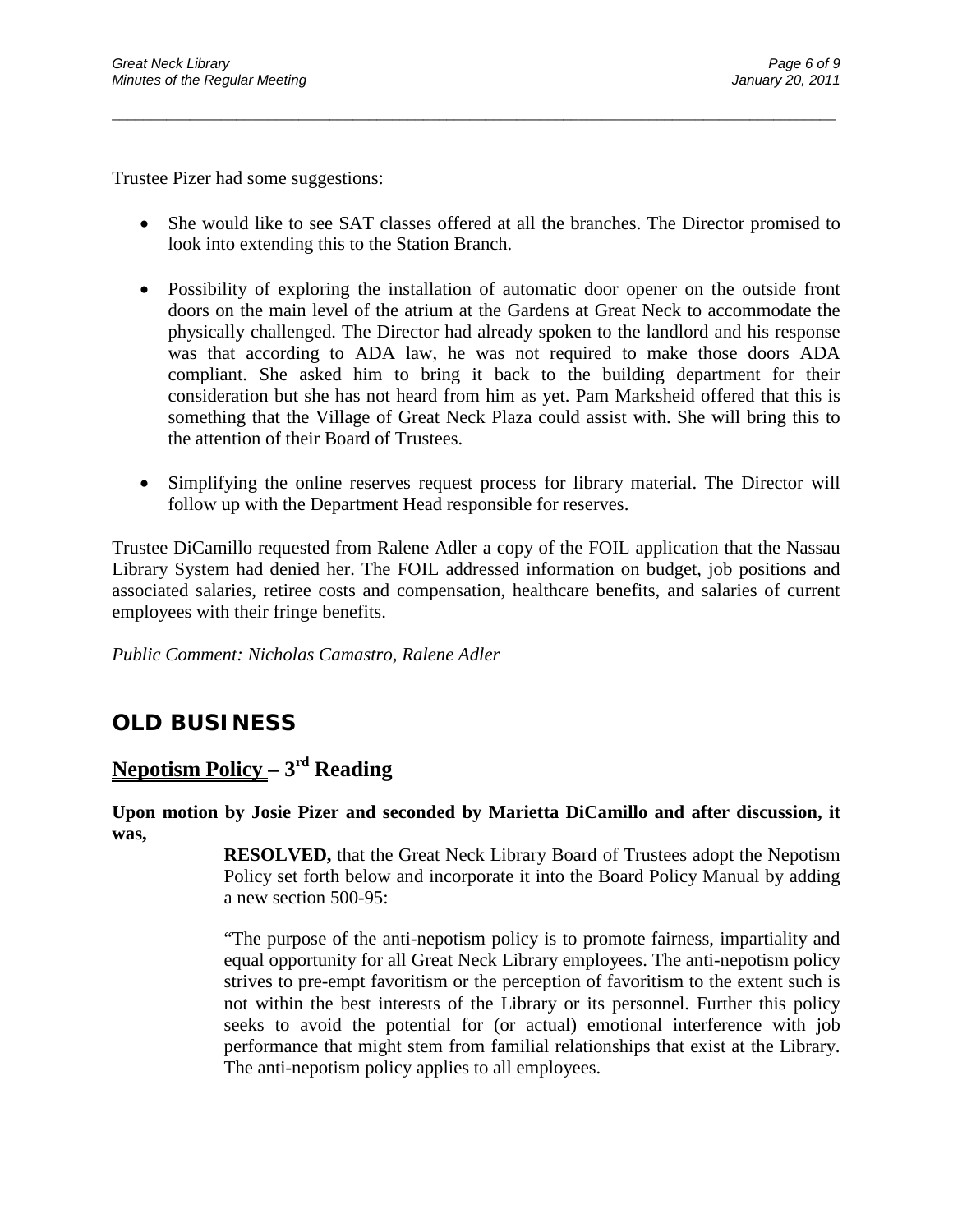Nepotism is defined as special treatment or lack of impartiality shown to Library employees by other employees who are family members. Family members include:

\_\_\_\_\_\_\_\_\_\_\_\_\_\_\_\_\_\_\_\_\_\_\_\_\_\_\_\_\_\_\_\_\_\_\_\_\_\_\_\_\_\_\_\_\_\_\_\_\_\_\_\_\_\_\_\_\_\_\_\_\_\_\_\_\_\_\_\_\_\_\_\_\_\_\_\_\_\_\_\_\_\_\_\_\_\_\_\_\_\_\_\_\_

- Immediate Family members wives, husbands, mothers, fathers, daughters, sons, sisters, brothers, stepparents, stepchildren, adoptive parents and adoptive children.
- Extended Family members grandparents, aunts, uncles, cousins, nieces and nephews.
- Marital Family members in-law relationships such as mothers-in-law, fathers-in law, sisters-in law, brothers-in-law.
- Domestic partners.

The Library retains the right to refuse to appoint and or promote a person to any position in the Library when his or her relationship to another employee has the potential for creating adverse impacts on supervision, safety, security or morale, or may cause, in the Library's considered determination, an inappropriate or improper work relationship.

Library employees who possess a familial relationship (as defined above) with another employee are prohibited from participating in the decision-making process regarding hiring, promotion, performance review, termination, recommendation or any employment-related decision that will affect the relative's position at the Library."

**VOTE:** Yes **–** 7 (DiCamillo, Eshaghoff, Greene, Kaplan, Pizer, Sokol, Solomon) *MOTION CARRIED UNANIMOUSLY*

### **Public Relations Firm**

The Director prepared an analysis on the four firms along with a cost comparison. At the December Board meeting there was discussion as to putting together a proposed RFP and the Director had emailed all the Trustees asking for their input as to what should be included in the RFP but she did not receive any response as yet. She asked the Board to provide some direction as to where they want to go with this. The consensus of the Board is that there is the need to explore the possibility of retaining a PR firm.

Trustees Pizer and Solomon reported that together they are working on a vendor's score card listing some important considerations that can be used to evaluate the firms after the interviews. This will be sent to the Director who will then share the information with the other Trustees.

*Public Comment: Carol Frank, Karen Rubin, Ralene Adler*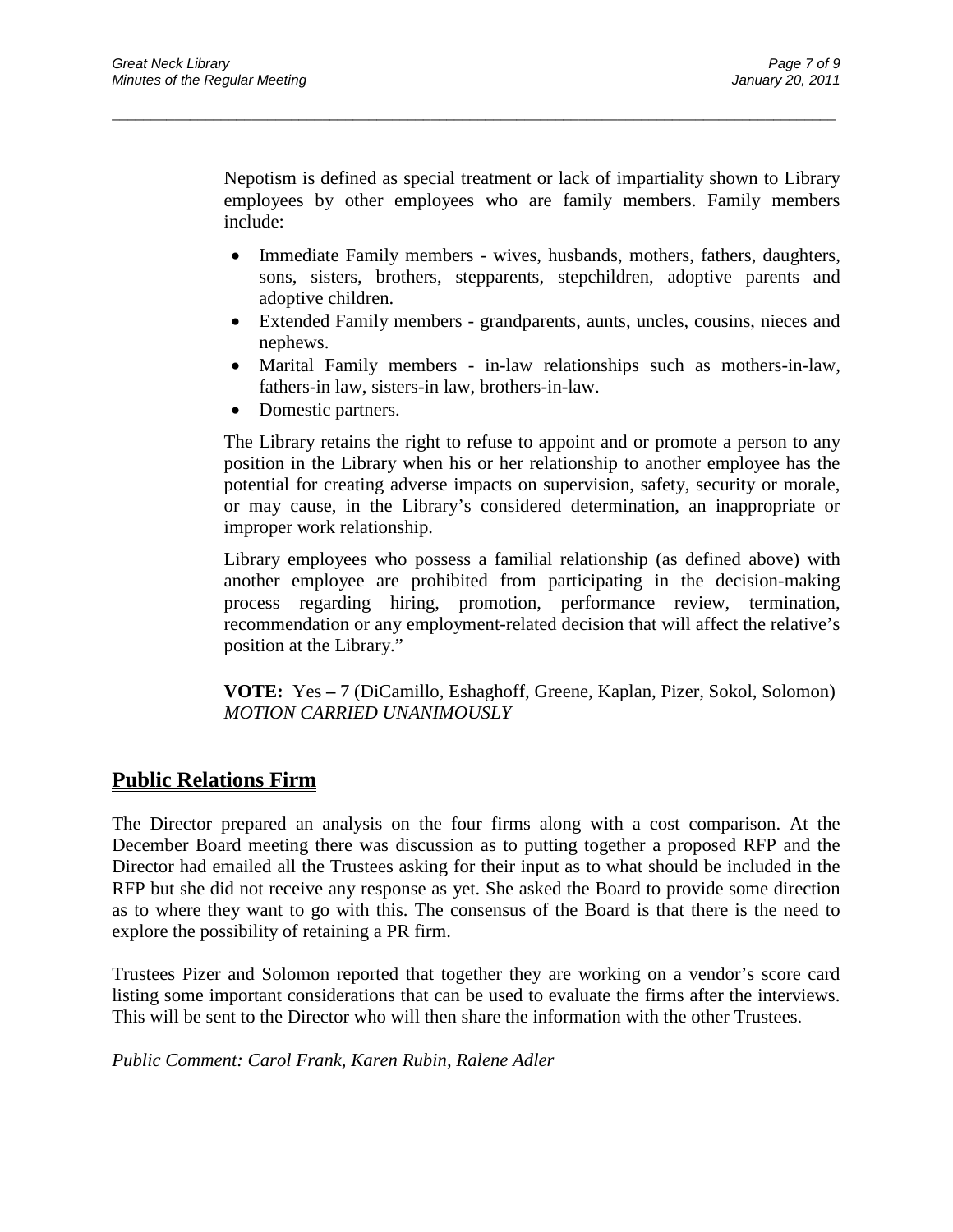### **NEW BUSINESS**

#### **Director's Salary Amendment**

**Upon motion by Marietta DiCamillo and seconded by Anna Kaplan and after discussion, it was,**

\_\_\_\_\_\_\_\_\_\_\_\_\_\_\_\_\_\_\_\_\_\_\_\_\_\_\_\_\_\_\_\_\_\_\_\_\_\_\_\_\_\_\_\_\_\_\_\_\_\_\_\_\_\_\_\_\_\_\_\_\_\_\_\_\_\_\_\_\_\_\_\_\_\_\_\_\_\_\_\_\_\_\_\_\_\_\_\_\_\_\_\_\_

**RESOLVED,** that the Great Neck Library Board of Trustees amend the December 19, 2010, resolution adjusting the Director's Salary to reflect an effective date of January 1, 2011; all the provisions of the December 19, 2010 resolution remain as is.

Trustee Kaplan stated that it was brought to her attention by a member of the public that the Board should make a statement saying that they are really grateful for the wonderful job the Director is doing to which the Board agreed.

*Public Comment: Ralene Adler*

**VOTE:** Yes **– 7** (DiCamillo, Eshaghoff, Greene, Kaplan, Pizer, Sokol, Solomon) *MOTION CARRIED UNANIMOUSLY*

#### **Correspondence**

Michael Zarin was thanked in absentia for his letter of December 19, 2010, to the Board of Trustees.

#### **Open Time**

Pam Marksheid thanked the Board for the new Station Branch Library. The grand re-opening was lovely with many people from seniors to children attending. All were excited to see the new library. She has stopped in several times and the feedback she received from staff is very positive. The rooms are attractive. She was also impressed with the self-check system and it was a good thing for people who have very busy lives. The people of the Plaza as well as the community thanked the Library Board. Director Marino also thanked her and the officials of the Village of Great Neck Plaza for their support and help. The Library's trustees also expressed their thanks to Ms. Marksheid as well as to the Village of Great Neck Plaza.

Dan Nachmanoff thanked the Board of Trustees and the Village of Great Neck Plaza for the wonderful job done in the renovation of the Station Branch, and for moving forward with plans for the Main Building renovation. He also expressed thanks for choosing the Library Director and he was pleased with the way she has adapted to the community. He also expressed thanks to President Greene for his leadership on the Board and his ability to listen to comments without